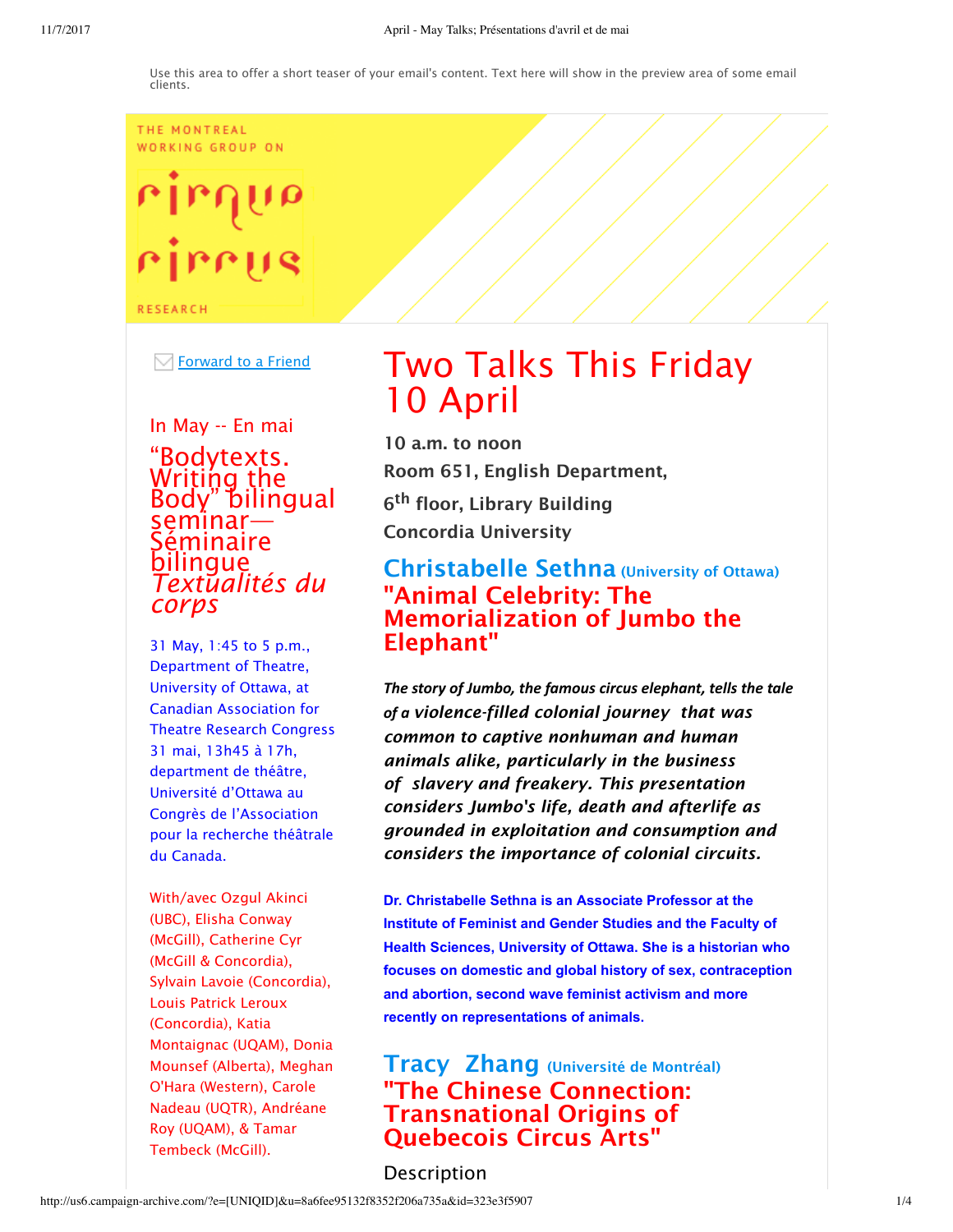*The theatrical body is interwoven with texts. From the original textual body of work that precedes its embodiment on stage, to the diversity of performative strategies that offer the body as spectacle, the body becomes a template of textualities. Contemporary dramaturgy expounds upon a multifarious body that oscillates between obscene exposure and effacement, and even drifting between different strata of performativity. Inversely, the body of the performer has sometimes been the original writing template, the living material that provokes and solicits it and sparks the images that will live through it. This bilingual seminar aims to question these representations, as well as to think of the relation between the body and the different written forms that expound upon it. All disciplines within the performing arts – theatre, dance, the circus, performance – are summoned to ask what outlines of imaginary bodies are traced by current dramaturgy? How does the transition from the body on paper to the body on stage play out with its slippage, additions, withdrawals and offsets? What occasionally strong links bring together the poetic text and the dancing, circus, or performative bodies?*

*Le corps théâtral est tissé de textes. Depuis le corps de papier qui préexiste à*

*Why does China have a large number of acrobatic troupes? What factors enabled Chinese acrobats to perform in North American circuses? This presentation will shed some light on these issues by looking at the history of acrobatics in socialist China. Also, I will discuss state and corporate practices that facilitated the incorporation of Chinese acrobatics into the Quebecois circus arts in the late 1980s.* 

Dr. Tracy Zhang is currently a postdoctoral fellow at the Center of International Studies at the University of Montreal. She also teaches in the Department of Geography, Planning, and Environment at Concordia University. Her research engages with critical media studies and feminist political economy, focusing on media/cultural workers' experiences of contemporary political-economic transformations.

#### Histoire orale du cirque québécois

#### Québec Oral Circus **History**

La présentation prévue sur le projet d'histoire orale du cirque québécois est remise à plus tard, question de nous donner le temps de terminer le premier montage. Nous tenterons nous reprendre à l'été.

The Oral Histories of Québec Circus presentation is postponed until the video footage is ready. We'll try again this summer.

### Magic at McGill

The talk on magic given by Joe Culpepper at McGill's nineteenth century teaching auditorium at the Redpath Museum was a great success. The video archive should be available to consult shortly.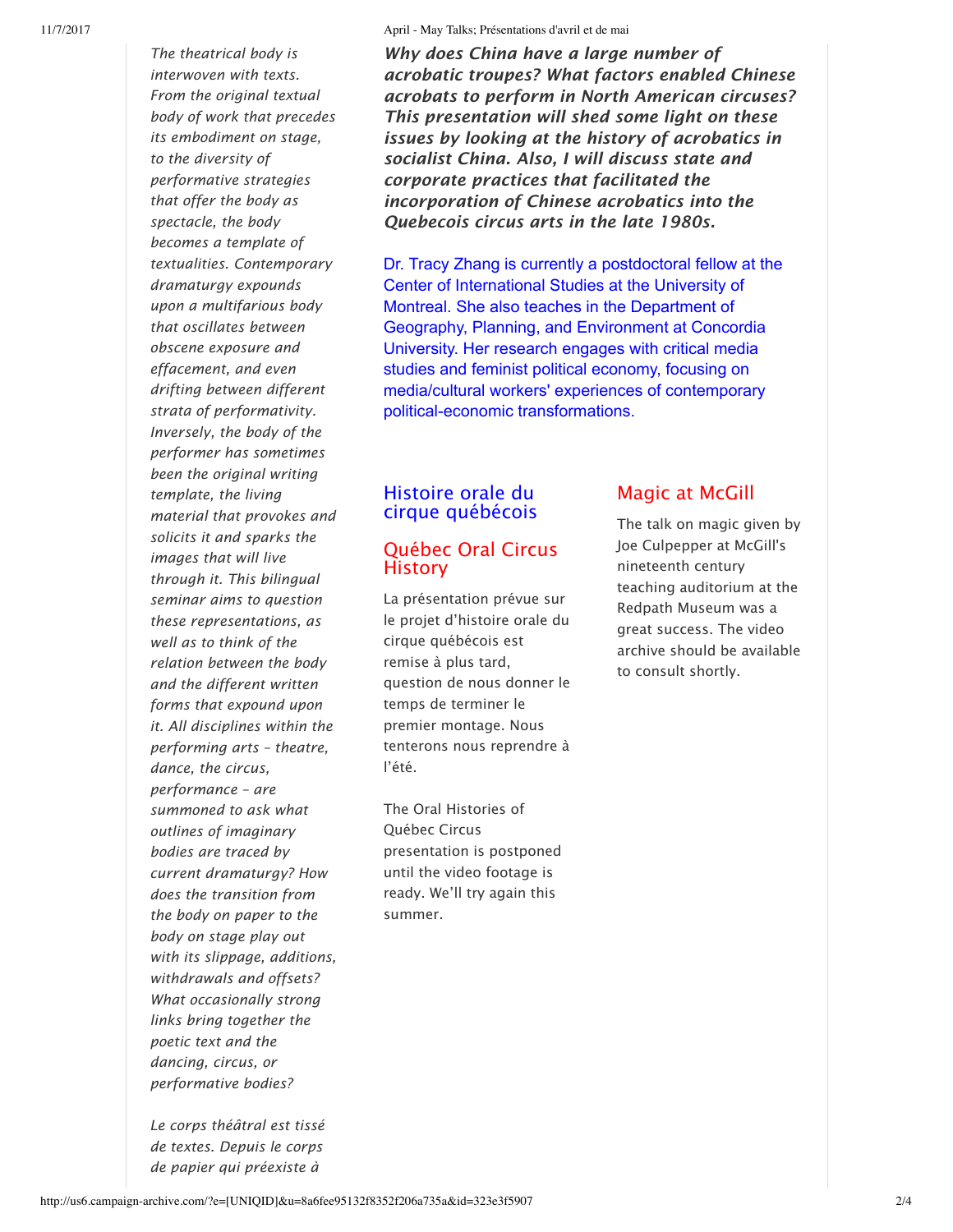*l'incarnation scénique jusqu'aux diverses représentations qui le donnent à voir et à entendre, le corps est le lieu où se trament et se rencontrent différentes textualités. Les dramaturgies contemporaines écrivent un corps multiple, oscillant entre la monstration obscène et l'effacement, ou voguant entre différentes strates de performativité. Inversement, le corps de l'interprète se pose quelquefois comme le lieu originel de l'écriture, matériau vivant qui la provoque, la sollicite. Ce séminaire bilingue visera à mettre au jour et d'interroger ces représentations mais, aussi, de penser la relation entre le corps et les différentes textualités qui le disent. Toutes les disciplines relevant du champ des arts vivants – théâtre, danse, cirque, performance – permettront de poser les questions suivantes : de quels imaginaires du corps la dramaturgie actuelle trace-t-elle les contours? comment se joue le passage du corps de papier au corps en scène, avec ses glissements et ses décentrements? quels liens unissent le texte poétique et le corps dansant? comment la textualité est-elle incarnée aujourd'hui au cirque et du côté de la performance?*